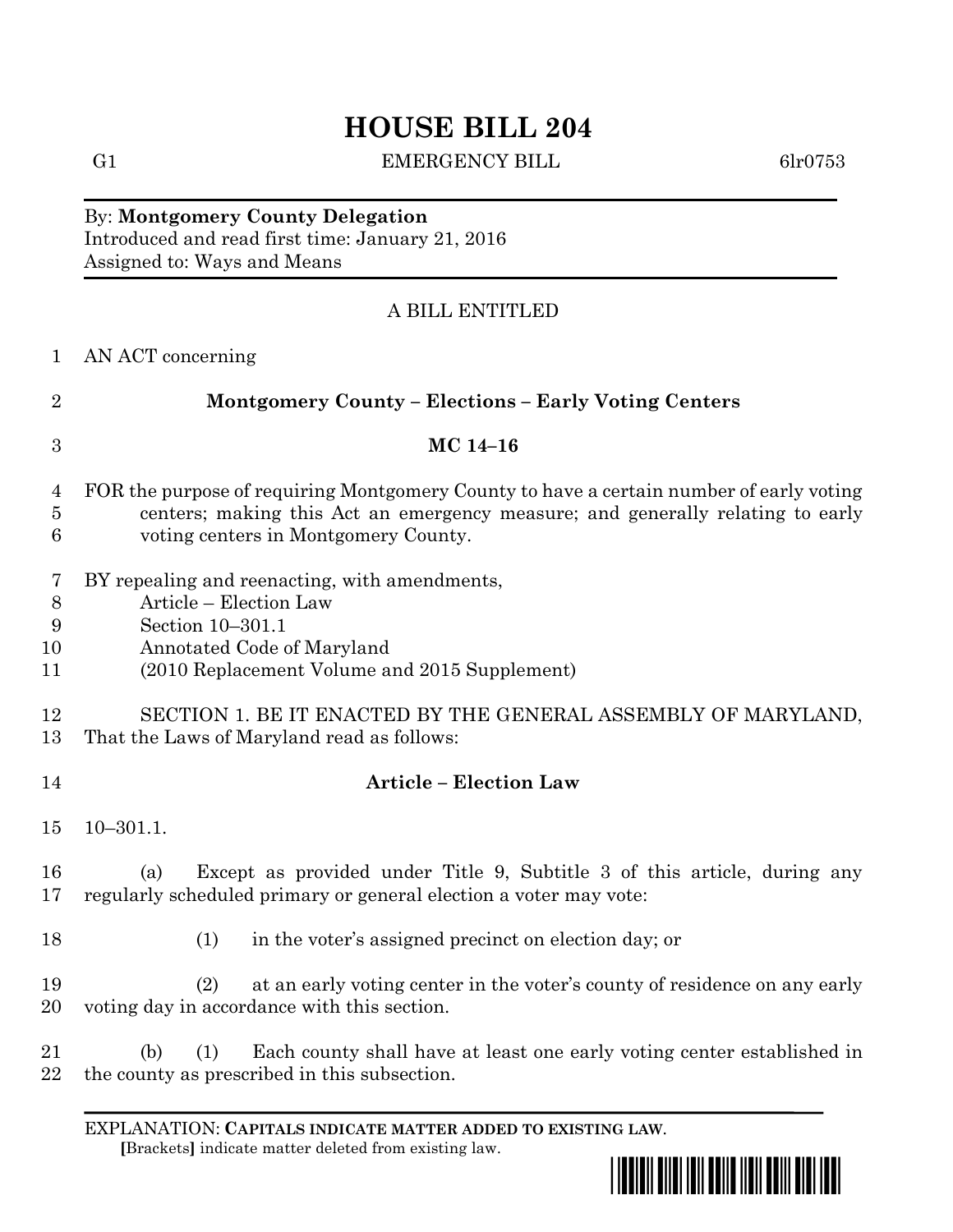#### **HOUSE BILL 204**

 (2) A county with fewer than 125,000 registered voters shall have one early voting center established in the county.

 (3) A county with more than 125,000 registered voters but fewer than 300,000 registered voters shall have three early voting centers established in the county.

 (4) A county with more than 300,000 registered voters but fewer than 450,000 registered voters shall have five early voting centers established in the county.

 (5) **[**A**] EXCEPT AS PROVIDED IN PARAGRAPH (7) OF THIS SUBSECTION, A** county with more than 450,000 registered voters shall have eight early voting centers.

 (6) In addition to the early voting centers required in this subsection, each county may establish one additional early voting center if the State Board, in collaboration with the local board, and the governing body of the county agree to establish an additional early voting center.

### **(7) MONTGOMERY COUNTY SHALL HAVE 10 EARLY VOTING CENTERS.**

 (c) No later than 6 months before a primary election, the State Board, in collaboration with the local board in each county, shall designate each early voting center in that county.

(d) Each early voting center shall be open for voting as follows:

 (1) beginning the second Thursday before a primary or general election through the Thursday before the election; and

(2) during the following hours:

22 (i) in a presidential general election, during the hours between 8 a.m. and 8 p.m. each early voting day; and

24 (ii) in all other elections, during the hours between 10 a.m. and 8 p.m. each early voting day.

 (e) Each early voting center shall satisfy the requirements of § 10–101 of this title.

 (f) Beginning 30 days prior to each early voting period the State Board and each local board shall undertake steps to inform the public about early voting and the location of early voting centers in each county, including:

(1) a series of public service media announcements;